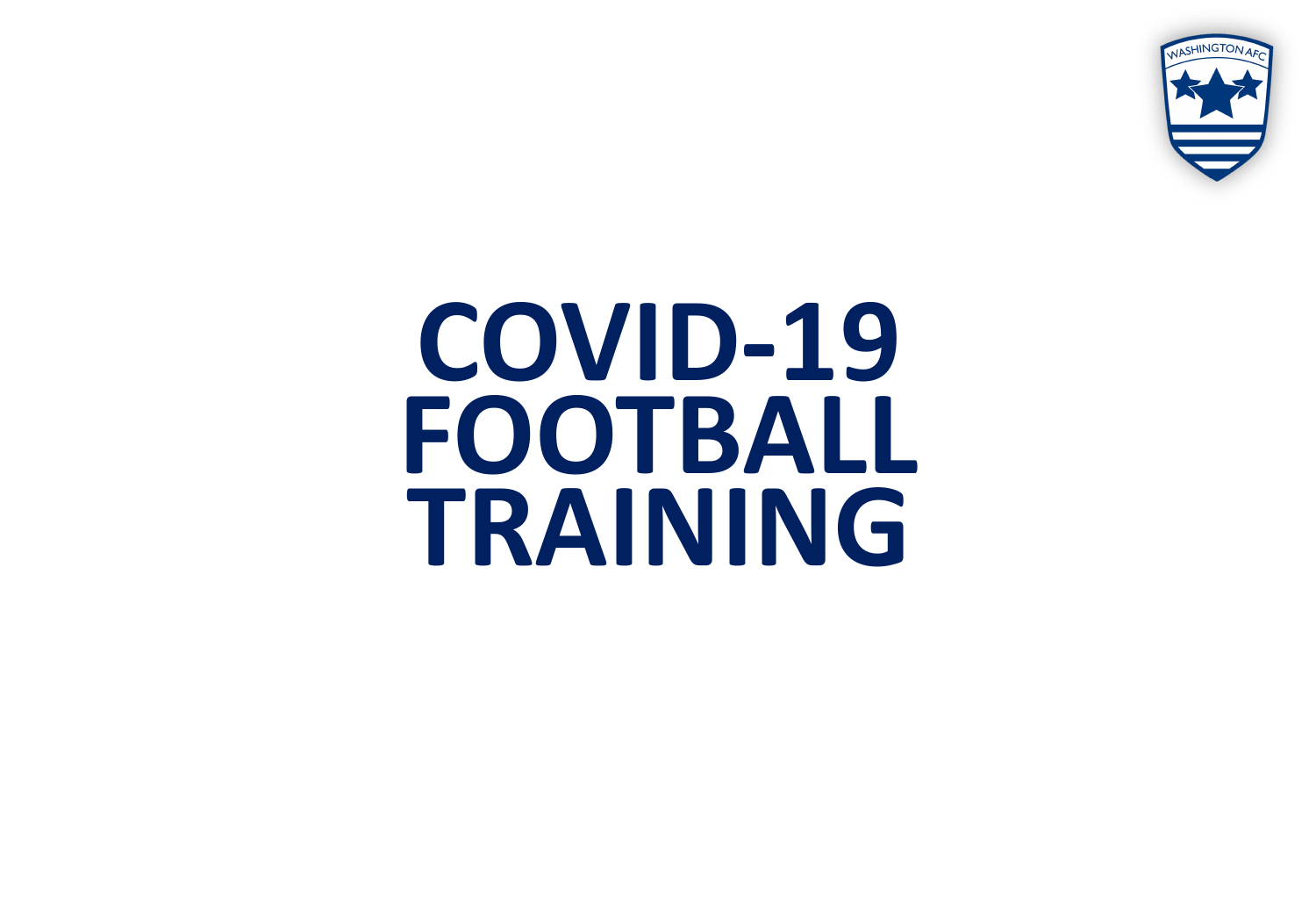## **PHASED RETURN TO FOOTBALL**

This pack has been produced to inform all players and parents of the steps that Washington AFC are taking to phase ourselves and your child back into club training safely.

Following on from the guidelines released by the Government and The FA, The Club can now deliver football coaching.

The Club want to ensure that everything is done correctly and safely in order to minimise the risk to ourselves, our players and our respective families.

The Club will continue to monitor the situation whilst keeping everybody informed of any changes that may be made.

Regards

Gary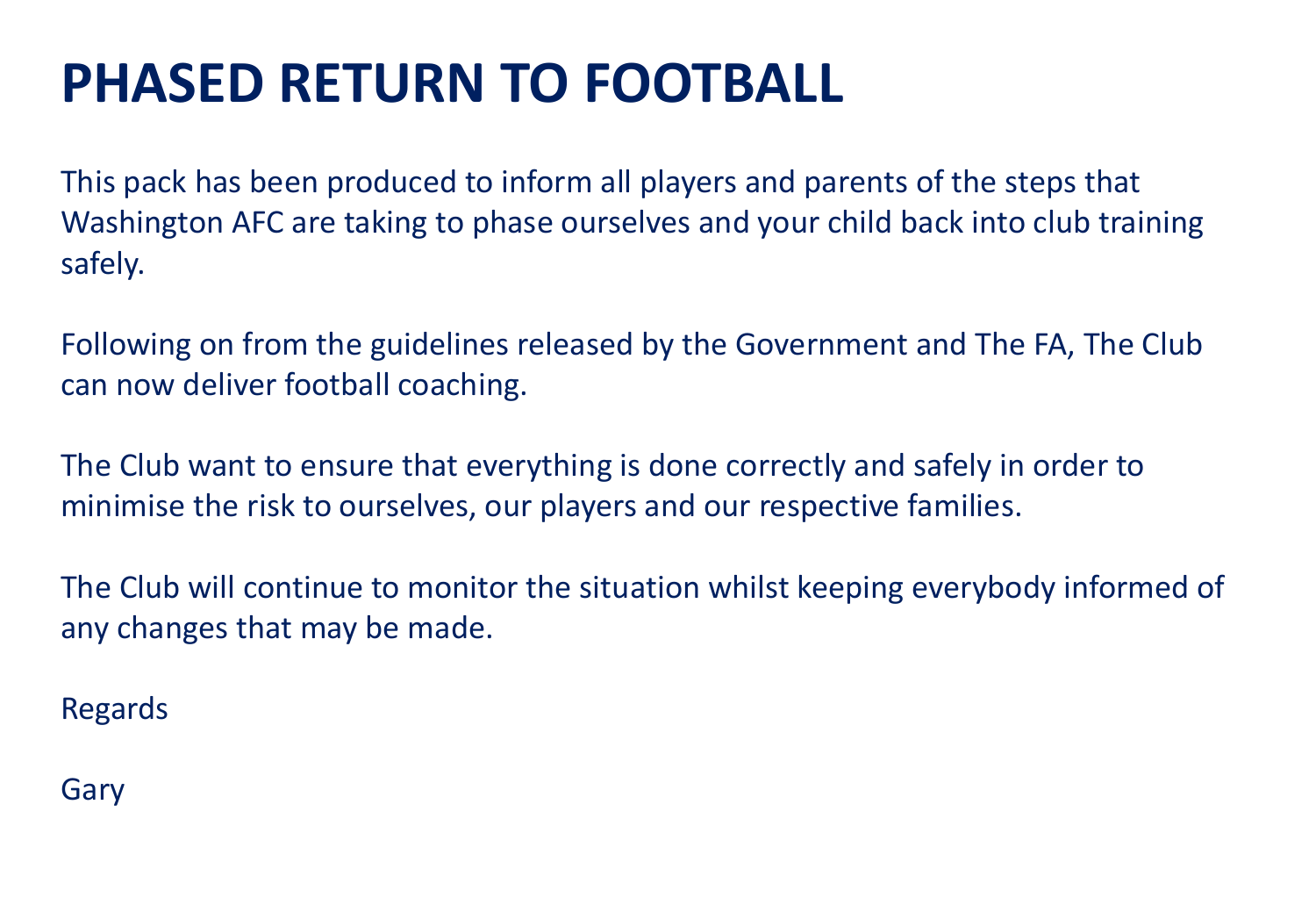### **CONSIDERATION BEFORE TRAINING**

#### **COACHES**

- Coaches to ensure all footballing activities follow the latest Government guidelines
- Coaches to read all COVID 19 Footballing Guidance from the FA
- No physical contact with anyone outside your household, therefore no playing of any games (small sided or full)
- Football training or fitness activities is permitted in groups of no more than 6 (with each group including 1 coach and 5 children).
- Children should not be working 1:1 with a coach unless the adult has a full DBS and the parent / carer is present and observing social distancing
- Insurance company contacted before training resumed
- Risk Assessment to be shared with coaches prior to resuming Phase 1
- All parents / carers to have completed a consent form prior to football activities

#### **TRAVEL TO THE VENUE**

• Coaches must travel on their own or with members of their own family - **NO CAR SHARING**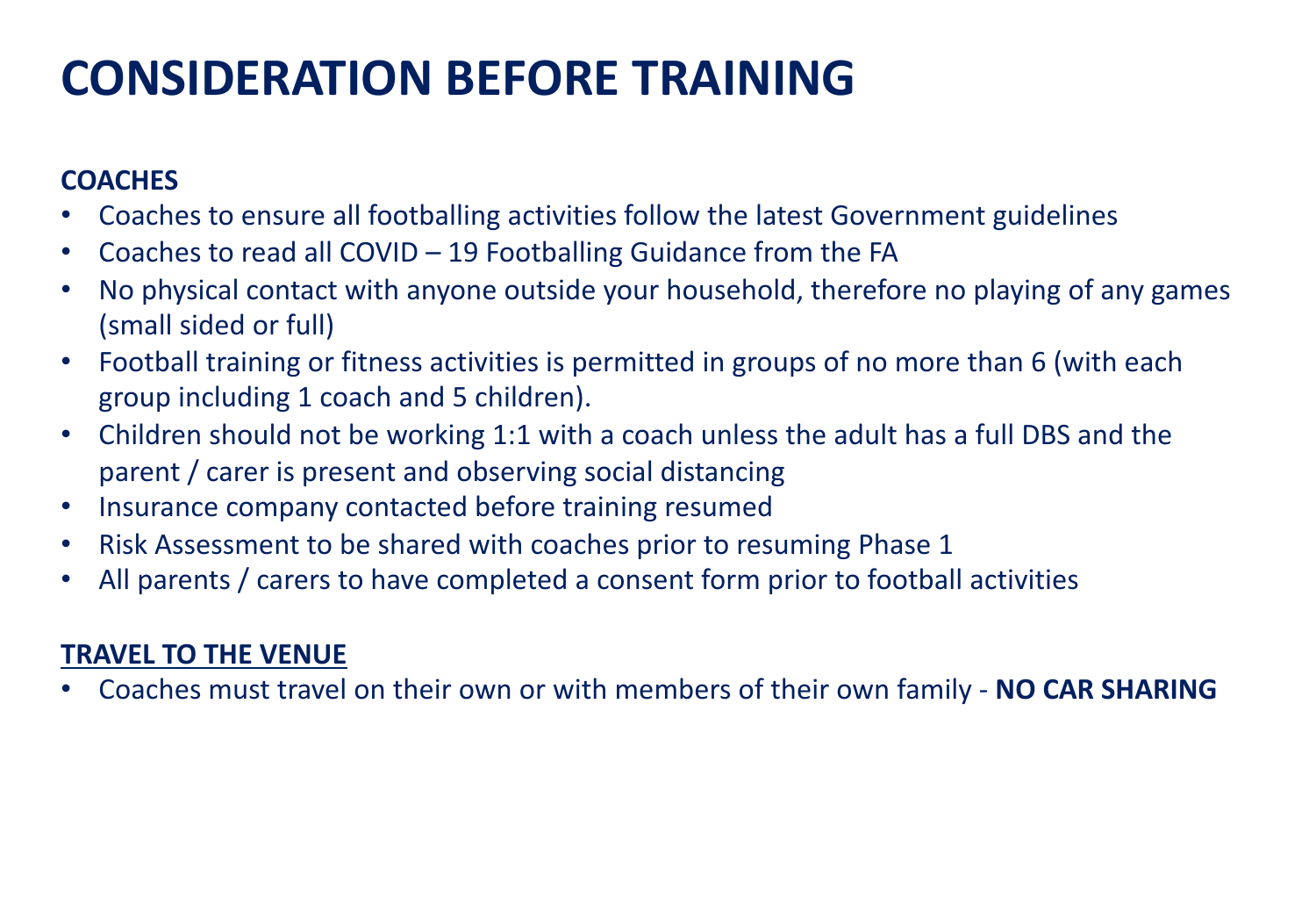### **PARENTS MEASURES – PRE TRAINING**

- Temperature to be taken before travelling to training those displaying a high temperature to stay at home
- If a child/ children or anyone in their household or anybody they've been in contact with is displaying COVID-19 symptoms - please do not travel to training
- All kit must have been cleaned prior to attending training boots & clothing etc
- Prepare a bag to carry any essentials for your session water, inhaler, EpiPen etc
- Please arrive no more than 5 minutes prior to your session starting and remain in the car until the previous session attendees are safely in their cars
- Toilets will be locked and unavailable to use during the session, please ensure you go to the toilet before arrival to the venue
- Players are to have their football boot laces fastened and arrive with their named water bottle and hand sanitizer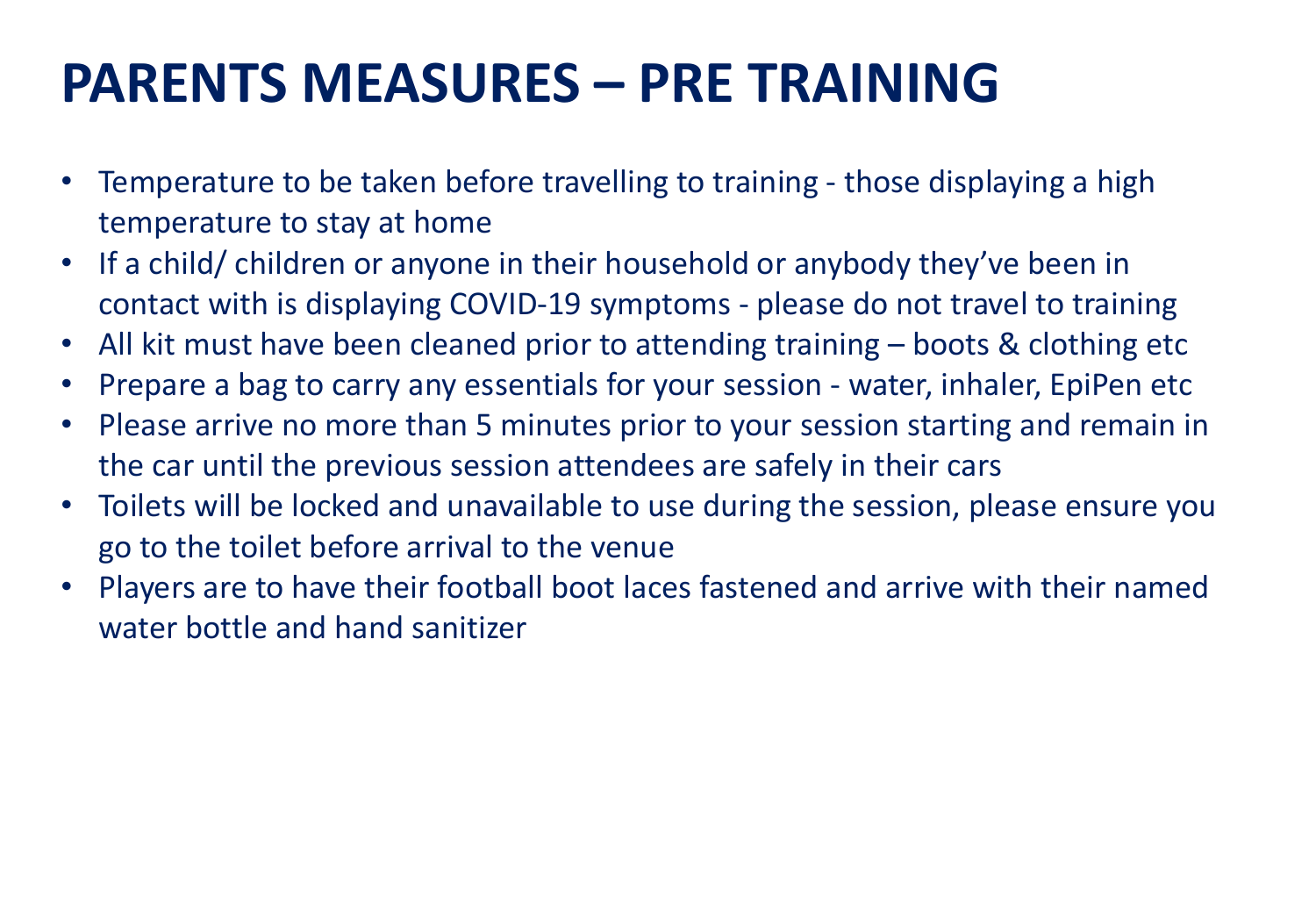## **MEASURES – DURING TRAINING**

- Players must remain a safe distance of as least 2 metres away from the coach
- Bags with water etc must be kept away from others bags and equipment
- Players must not touch or move any equipment
- Club footballs to be used per session no bibs, goals or poles to be used
- Absolutely no spitting on the ground
- If coughing or sneezing please do so into your training top by pulling your top over your nose and mouth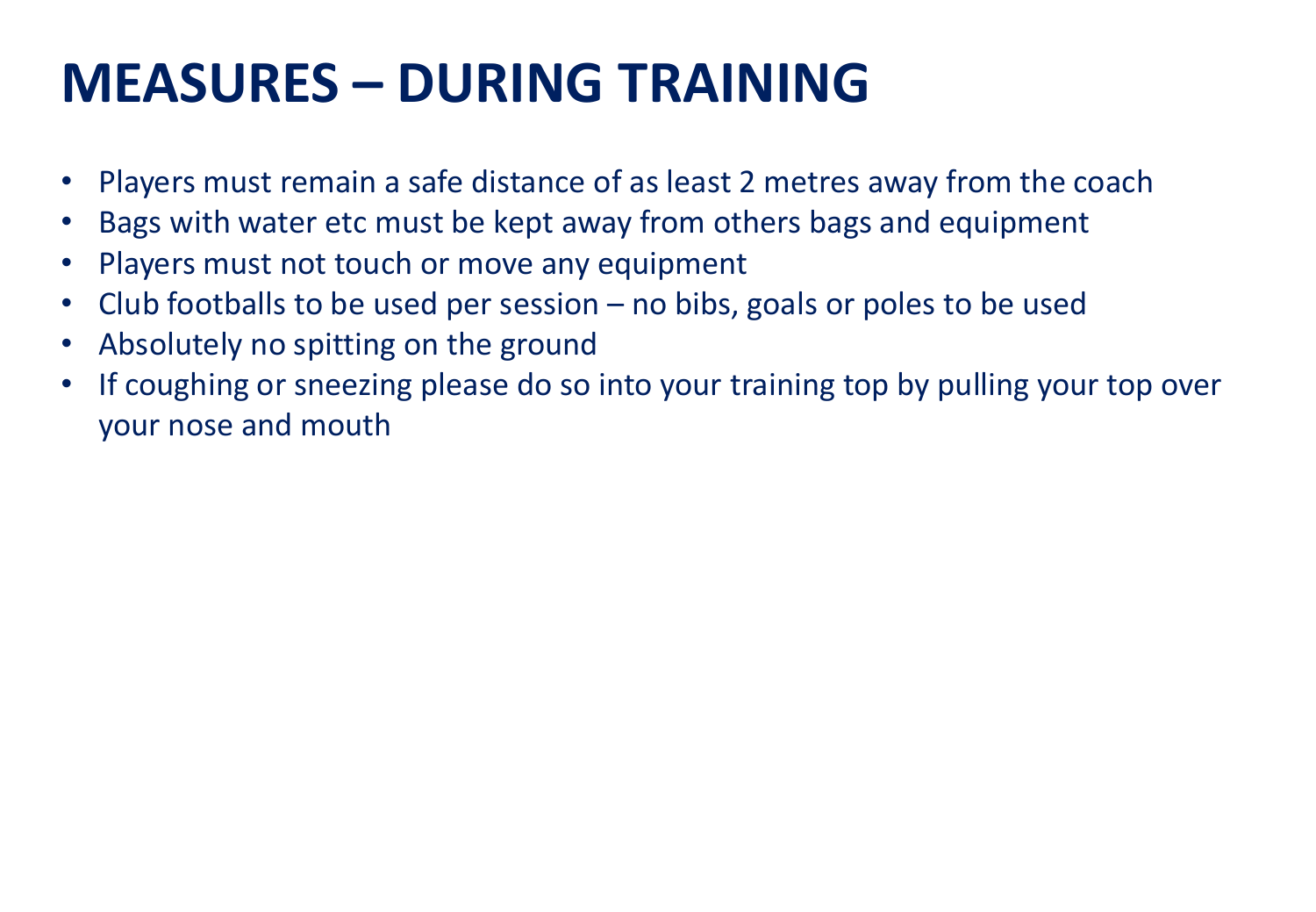### **MEASURES – POST TRAINING**

- Please exit the training area and to your car once the session is over
- All equipment to be collected in by the coach
- Ensure all clothing is washed immediately on returning home
- The coach will clean down all equipment at the end of each day using antibacterial spray